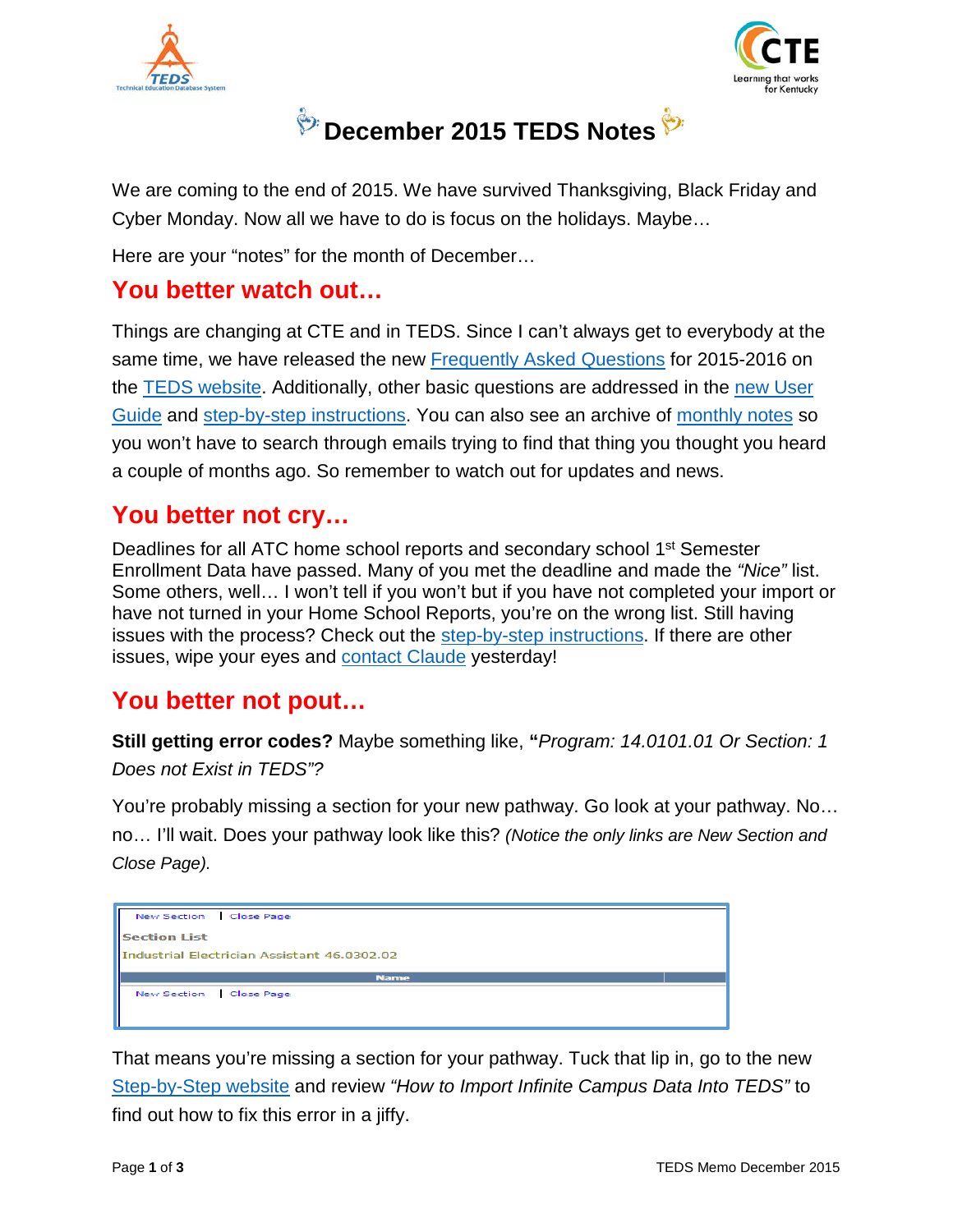



# **I'm telling you why…**

We can't issue all the gifts until everyone is present and accounted for and the "Naughty" list is empty. TEDS can't do it all. In fact, sometimes it seem like it is only doing things half fast… Everyone in the TEDS world has a part to play. If you aren't following the rules, you are making the "Naughty" list necessary. So, just stop it. OK? OK. We are here to help, but you have to take the first step: Review the first few documents on the **Step-by-Step website**. Sometimes it might seem like a magic trick, but there are still rules to make it work right.

#### **Monitors are coming to town…**

Everybody has to have accurate data and student information. Some of you will need it sooner than others because of the coming consolidated monitoring. Districts to be visited are being notified by our Office of Next Generation Schools and Districts. Want to know how they are chosen? Check out the **District Identification Flowchart** on the [Statewide Consolidated Monitoring Process webpage.](https://education-edit.ky.gov/federal/progs/scmi/Pages/default.aspx)

2015-2016 has been designated a "data cleanup year". During training sessions, we review the variety of reports that can be run in TEDS. This has been an eye-opener for many as errors are popping up in places they didn't know existed.

Is Your Data Clean? Are you sure? Now is a great time to run a few reports to see if you are as clean as you think. We have made some changes over the last couple of years to get cleaner data. Most of these changes are not retroactive. Remember: trash in = trash out. Let's not play in the trash!  $\odot$ 

A good starting point is to run a **Duplicate Federal Indicator Report** (#5) in the [Recommended Reports for Data Validation.](http://bit.ly/TEDS_Reports) If all goes well with this report, you will have a blank (clean) report. If it's not blank, don't worry. There are instructions for that, too!

## **He's making a list…**

We have recently acquired a new programmer and are planning much-needed updates. Since not everything can happen at the same time, your wonderful staff here at KDE has heard many of your suggestions. We are working with our programmer to put together a game plan for updating TEDS. While we work on this, remember that you also have a list (see the *"2015-2016 TEDS Timeline & Checklist"* on the [Step-by-Step](http://education.ky.gov/CTE/teds/Pages/TEDSStepbyStep.aspx)  [website\)](http://education.ky.gov/CTE/teds/Pages/TEDSStepbyStep.aspx). This gives you a heads up on most deadlines headed your way. Why? Because it is important to make sure that you join is as…